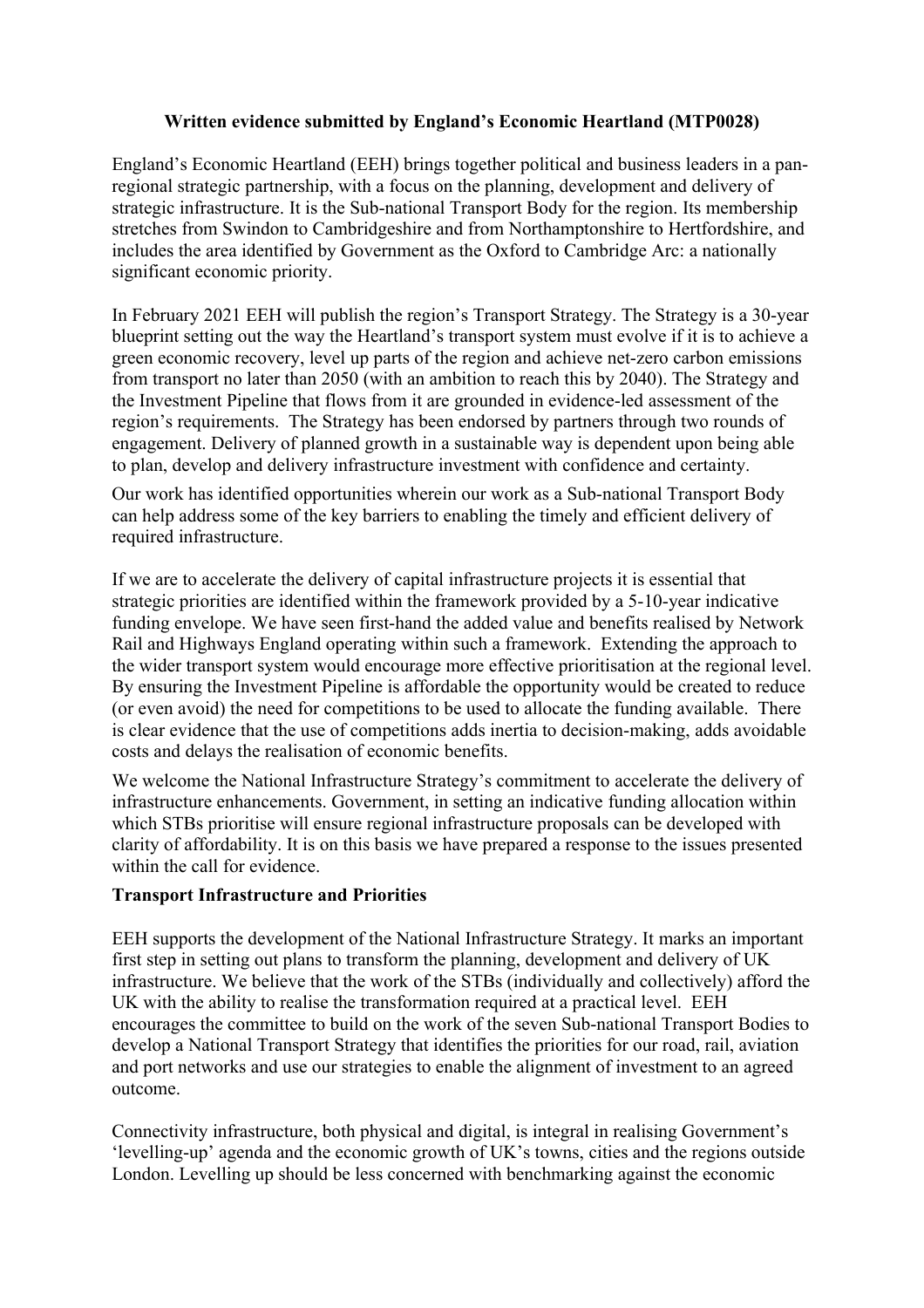geography of London and the South East and more focused on narrowing the gap between the opportunities that people have considered in terms of social, economic and geographic factors.

To deliver this agenda, funding mechanisms need to be simplified and focused on delivering outcomes, as opposed to being limited to specific projects. We need to move on from funding decisions assigned by departments operating in siloes of one another. The 'levelling-up' agenda presents an opportunity for outcome focused decision making. Interventions and solutions should be driven by the extent to which outcomes will deliver strategic objectives and, in this regard, should be agnostic of which connectivity solution achieves this. To enable outcome led decision making transport infrastructure funding schemes must be less segregated and more integrated with other areas of policy.

The manifestation of the challenge to integrate transport investment with broader areas of public policy is demonstrated in the delivery of the East West Main Line. In this example, a transformational infrastructure priority, costing in excess of 1 billion pounds, is failing to deliver digital infrastructure provision, costed at circa £1 million pounds. This situation arises because DfT do not see digital infrastructure as their responsibility: DCMS do not see the provision of digital infrastructure as part of a transport scheme as their responsibility. Everyone – nationally, regionally and locally – agrees that it 'makes sense' to deliver the rail scheme as a digitally enabled corridor: the system conspires to make next to near impossible to achieve.

As a result, the scheme only goes so far in embracing the wider environmental and societal needs of passengers and place. To avoid issues of this nature resurfacing there is a need to identify a set of outcomes that are placed-based, and to then use the funding available to invest in strategic infrastructure as a single pot whose purpose is to realise those outcomes. EEH is realising these benefits in practice through its programme of connectivity studies that identify complementary interventions across sectors at a corridor level. The work of EEH (and the other STBs) is embedding such an approach to transport planning at the regional level and in this way is providing the leadership required to achieve the step-change we need to coordinate physical and digital investment to deliver agglomeration benefits.

Delivering EEH's Transport Strategy by means of technical work presents the opportunity to integrate our programme of investment with wider economic and social infrastructure interventions; thereby contributing to the levelling up agenda. Further, the region's location at the heart of England means that ensuring the quality and reliability of our strategic connections benefits our neighbouring regions and the rest of the UK. Indeed given that the region acts as a gateway to global markets for much of the UK the operational resilience and capacity of our road, rail and air links is integral to the long term success of the UK economy and levelling up.

The response to the coronavirus pandemic has challenged the assumptions upon which decisions on investment are traditionally made. We have observed fundamental changes in behaviour of individuals and businesses that have dramatically reduced the carbon footprint of the transport sector. Companies and organisations have and continue to evolve their business models rapidly and the consequences of this change create opportunities to significantly affect travel demand. Our approach to planning the future of our transport system needs to seize the opportunity shape the future if we are to build-back-better. In particular it is essential that transport schemes that facilitate green economic growth are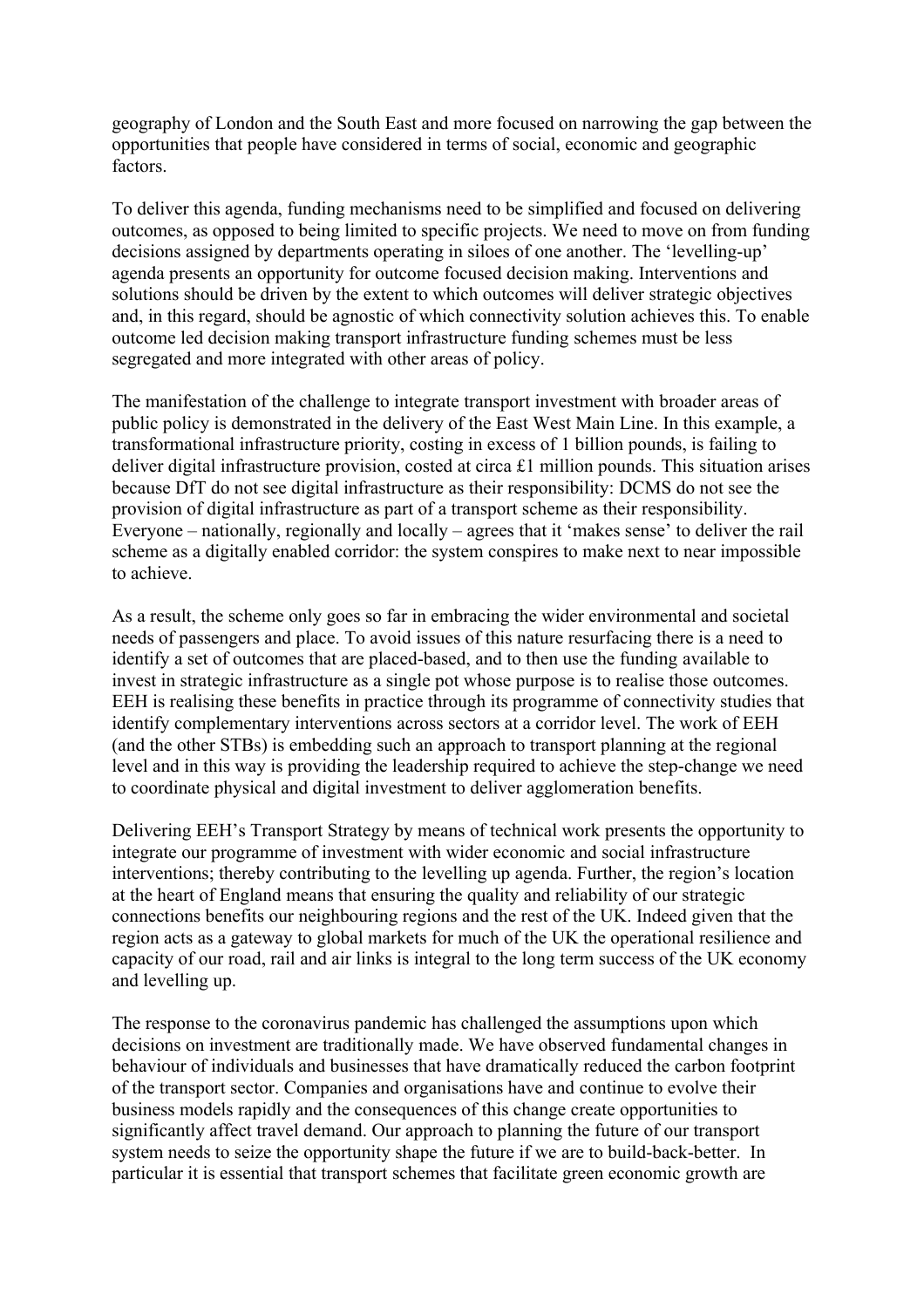prioritised, and in particular schemes that can be delivered with 'no-regret'. Government should build on he work of the seven STBs, with their evidence-led decision, to agree the strategic infrastructure requirements for England. It should then use the certainty created by such an approach to deliver those requirements as a properly resourced programme of investments.

Notwithstanding the implications of the global pandemic, EEH (and the other STBs) has demonstrated that our consumption of transport resources and land use allocation is not sustainable. As businesses and communities have adapted, so must the transport system if we are to meet the legal requirement of net-zero carbon no later than 2050. The decarbonisation of the transport system is the sector's greatest challenge and will require a substantial overhaul in the vehicle fleet towards zero-emission vehicles, coupled with technological solutions and behaviour change to reduce the number and nature of motorised trips. EEH has harnessed the National Infrastructure Systems Model (NISMOD) to identify the most practical pathways to decarbonisation.

Our work demonstrated, unequivocally, that carbon appraisal must be embedded into all stages of scheme development. For too long, carbon reduction in transport schemes has not received the explicit consideration it requires. Rather it has been considered a secondary issue after the more conventional monetised impacts. Decarbonisation requires a complete rethink in the way we view and plan connectivity, with carbon treated as a finite resource on which investment decisions are made. Placing carbon reduction front and centre of transport appraisal will increase the visibility of the need for change: it will help shift the way we consider the future of our places and existing assets.

A significant part of the Heartland has been identified by the Government as a national economic priority – the Oxford to Cambridge Arc, however, emissions from transport here are higher than the national average, and the rate at which emissions have increased is almost double the UK average.

In order to achieve the step-change we believe is required we continue to provide leadership on the way the transport sector deals with decarbonisation. We are working to develop a regional carbon budget and associated targets as part of our approach and see the region as being a suitable pilot for the development of a new appraisal methodology that shifts the focus of assessment in favour of carbon reduction.

## **Appraisal and Funding of Transport Infrastructure**

Government's decision making and appraisal process is not effective. Our current system is overburdensome and overly centralised. Flagship investment projects contained at the heart of the Road Investment Strategy and Railway Control Periods slip in terms of delivery giving rise to additional costs that are avoidable. Moreover, it means the economic benefits of the investment are delayed in their realisation. Oven ready schemes, supported by strategies and business cases, encounter unnecessary delays as Government departments re-examine the need for and case in support of the proposal.

We welcome the review of the Green Book by HMT and the emphasis on the need for objectives to drive the appraisal process and new guidance that defines 'transformational change'. However, Government must avoid thinking that transformation only comes through major projects, as a comprehensive package of local measures aligned with interventions in other policy areas and new technology can equally deliver positive, irreversible change.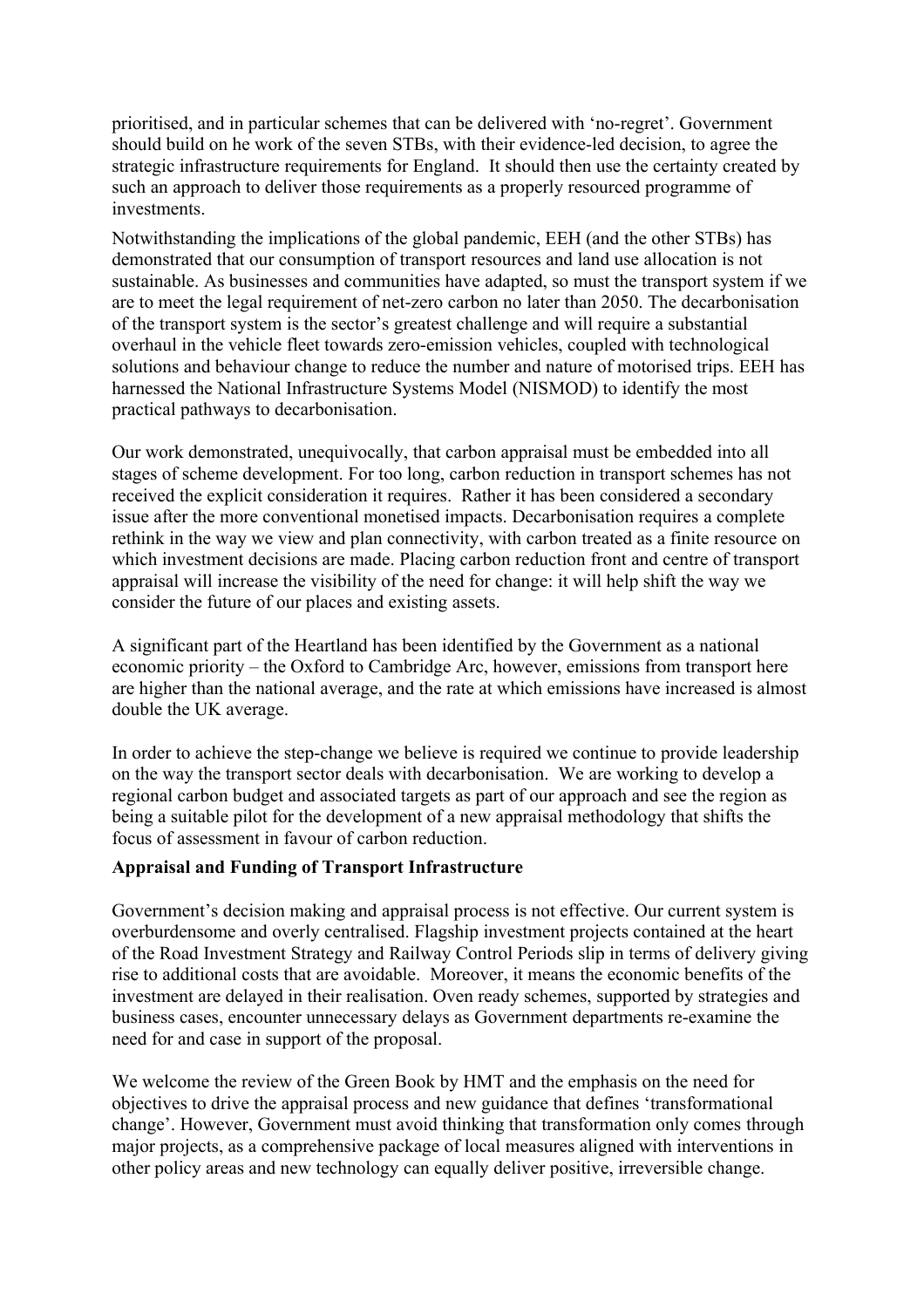With respect to the development of business cases, our approach to appraisal needs to adept in enabling and encouraging assessing the value of a programme of schemes. If decisions are to be made on the extent to which an intervention satisfies a strategic objective, we will increasingly need to align investment in different parts of the transport system to achieve this – it is highly unlikely that a place-based outcome will be achieved through a single investment.

Scheme promoters need confidence that the appraisal process is capable of allowing for the situation where the value of a series of investments is maximised when they are collectively considered as part of an overall package. Further, EEH's experience of business case development has illustrated the need for greater guidance on the proportionality of analysis required from specific schemes, specifically at the early stages of development. Our view is that scheme development is too heavily front-loaded, with an inappropriate and overly expensive level of assessment required too early in the process. The level of time and cost associated with the early stages of scheme development is cumbersome and constrains our ability to be agile and deliver solutions that respond to the pace of change. The rigour applied by EEH (and other STBs) in developing our Investment Pipeline, if shaped by the availability of an indicative regional funding envelope offers the opportunity to simplify the early stages of scheme development significantly.

Business case development is also hampered by virtue of displacement and additionality assumptions that are baked into the Green Book.

The base assumption in appraisal is that new growth unlocked as a result of investment would have occurred elsewhere and is thus abstracted by an intervention. EEH's experience supporting the development of East West Rail Central section illustrates how this approach risks undermining business cases. In this scenario, the investment in the East West Main Line offers the opportunity to displace trips from the congested West Anglia Main Line. However, when one applies the assumptions of displacement it weakens the economic benefits of the investment. The reality, based on experience, is that the capacity released on the West Anglia Main Line would be filled by induced travel demand driven by economic growth in the Cambridgeshire sub-region; generating further economic activity. In nationally significant infrastructure projects such as this, it is more appropriate to view places competing to improve the quality of their offer, which subsequently creates a cycle of improvement that benefits the rest of the UK.

Until the pandemic, transport decision making has been shaped by the value placed on journey time saving. The underlying belief has been that to realise economic potential, transport should physically connect labour and markets to produce a concentration of economic activity. For nearly the past 12 months we have seen some sectors of our economy challenge this assumption. The greater use of flexible/remote working has enabled economic agglomeration to continue without the need to travel. For many businesses, remote working has proven that they can operate, as, if not more, efficiently and the attraction of significantly lower overhead costs through smaller, or less office space will be a decisive factor in whether a temporary model of a commercial operation becomes permanent. These changes to working patterns make the imperative of fast, resilient, fixed and mobile digital connectivity critical to business needs going forward. The appraisal system must take heed of the changes to working patterns and avoid excessive weight afforded to the monetary value of journey time